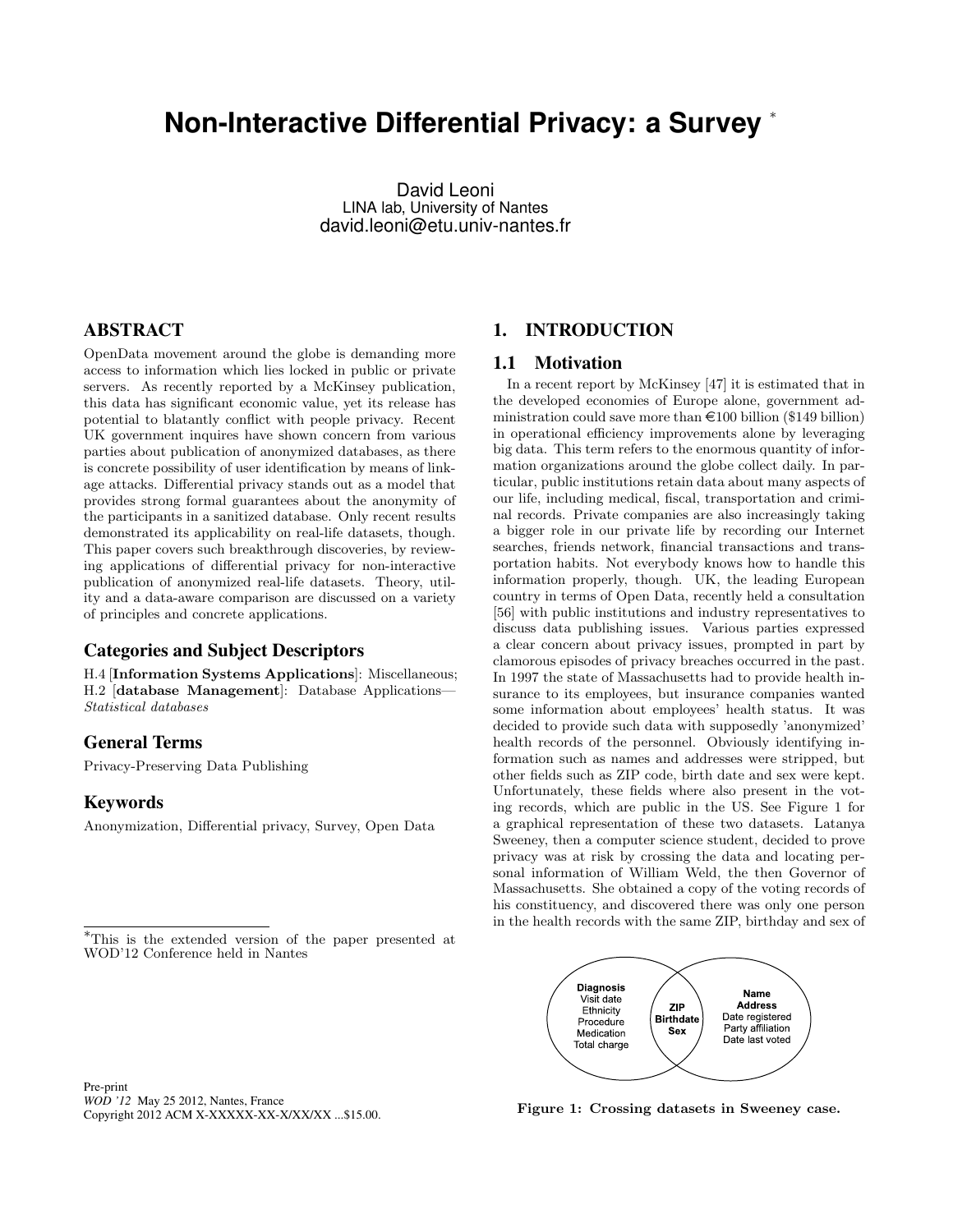

Figure 2: A generic counting query.



Figure 3: A sensitive query.

the governor. To prove her point, she then sent to Governor Weld his own health records. In addition to this, Sweeney also proved 87% of American citizens can be uniquely identified just by knowing their gender, ZIP code and birth date [55]. The quest for true anonymization in the field of Privacy Preserving Data Publishing (PPDP) began, and it is still not over. In 2006 Internet provider AOL released its search log containing 3 months of searches of 650,000 users. Usernames were masked with random identifiers, still, in a matter of days, a New York Times reporter identified Thelma Arnold, a 62-year old widow from Lilburn, GA as user  $#$ 4417749 [3], and her queries became known to the world. As a consequence of releasing this private dataset the CTO of AOL resigned, two employees were fired and a class action lawsuit is pending. Later the same year, Netflix, a DVD rental company released a perturbed version of one tenth of its database of movie ratings expressed by its customers. A prize of 1,000,000\$ was offered to whoever improved by 10% the accuracy of the company's own recommandation algorithm. The following year the researchers Narayanan and Shmatikov proved it was possible to identify users by linking them to Imdb, a public database of movie ratings in which users voluntarily can publish their ratings [52]. This concerns prevented in 2010 NetFlix from proposing a follow-up of the prize.

## 1.2 Solutions

#### *1.2.1 Interactive vs Non-Interactive*

Analysts want to have precise answers to queries about anonymized data, which can be sensitive. In the so-called interactive setting, information is protected inside a database handled by the data owner, and access to it is allowed only through an interface. Answers provided by the interface are processed in such a way to guarantee the anonymity of the participants in the database. Let's suppose analysts are only allowed to ask counting queries. We can see in Figure 2 an example of a query request by the analyst. In this case the returned answer can be the true value in the database as the interface deems the query to be generic enough not to compromise privacy of individuals. On the other hand, in Figure 3 we see a situation in which the asked query is much more precise and sensitive. In this case the system could completely deny an answer, but this appears to be quite a drastic remedy. A more appealing solution could be to add some random noise to the true count, maybe distributed according to the Laplace distribution, in order to have most often results near the true value. This way the analyst would be provided with an idea of the original amount while still having some uncertainty about it. Still, we could have a problem. What if three different malicious analysts asked all the same question to the interface? Each of them would receive a slightly differing answer because of the random noise being added to the true count. In the worst case scenario, they could exchange the values they got and calculate an average. This operation in expectation would allow them to deduce a value much closer to the true one and would thus vanish the efforts of the anonymizing interface. In the non-interactive setting this problem is addressed by releasing once and for all the data which we think is of interest to most analysts, while still preserving privacy. Naturally the example we made is simplistic and with this paper we intend to prove a wealth of useful information can be published while formally maintaining strong privacy guarantees.

#### *1.2.2 What is 'personal information'?*

Over the years, several solutions to solve the problem of protecting privacy in anonymized databases have been proposed. Examples are k-anonymity [55], l-diversity [46], tcloseness [42]. All these methods suppose it is worth to distinguish data attributes into these groups: identifiers (i.e. name, surname), quasi-identifiers(i.e. ZIP code, gender, age) and sensitive (i.e. diagnosis, rentedAdultMovie). In legal terms, in the EU the Data Protection Directives [27] define personal data as 'information related to an identified or identifiable natural person'. It is a quite general definition, and for example even a house value can be classified as personal information as it might reveal its owner income. Recently, the European Data Protection Supervisor EDPS expressed its concerns [26] about a proposal on re-use of Public Sector Information (PSI) previously adopted by the European Commission [25]. In particular it was recommended that

"Where appropriate, the data should be fully or partially anonymised and license conditions should specifically prohibit re-identification of individuals and re-use of personal data for purposes that may individually affect the data subjects."

The *purpose limitation* is a difficult issue to solve in a context where PSI is put on the Internet for everybody to see. European transgressors who try to identify persons whose data is contained in a published anonymized dataset may be fined, but how to deal with non-European ones? Also, how is it possible to measure the degree of anonymization of a given dataset in order to decide if it is too risky to be published on the Internet? For example, the UK Office for National Statistics is going to release data collected in 2011 anonymized with a record-swapping system [57], which involves selecting households which are deemed too identifiable and swapping them with other households which are not too far in the same geographical region and have similar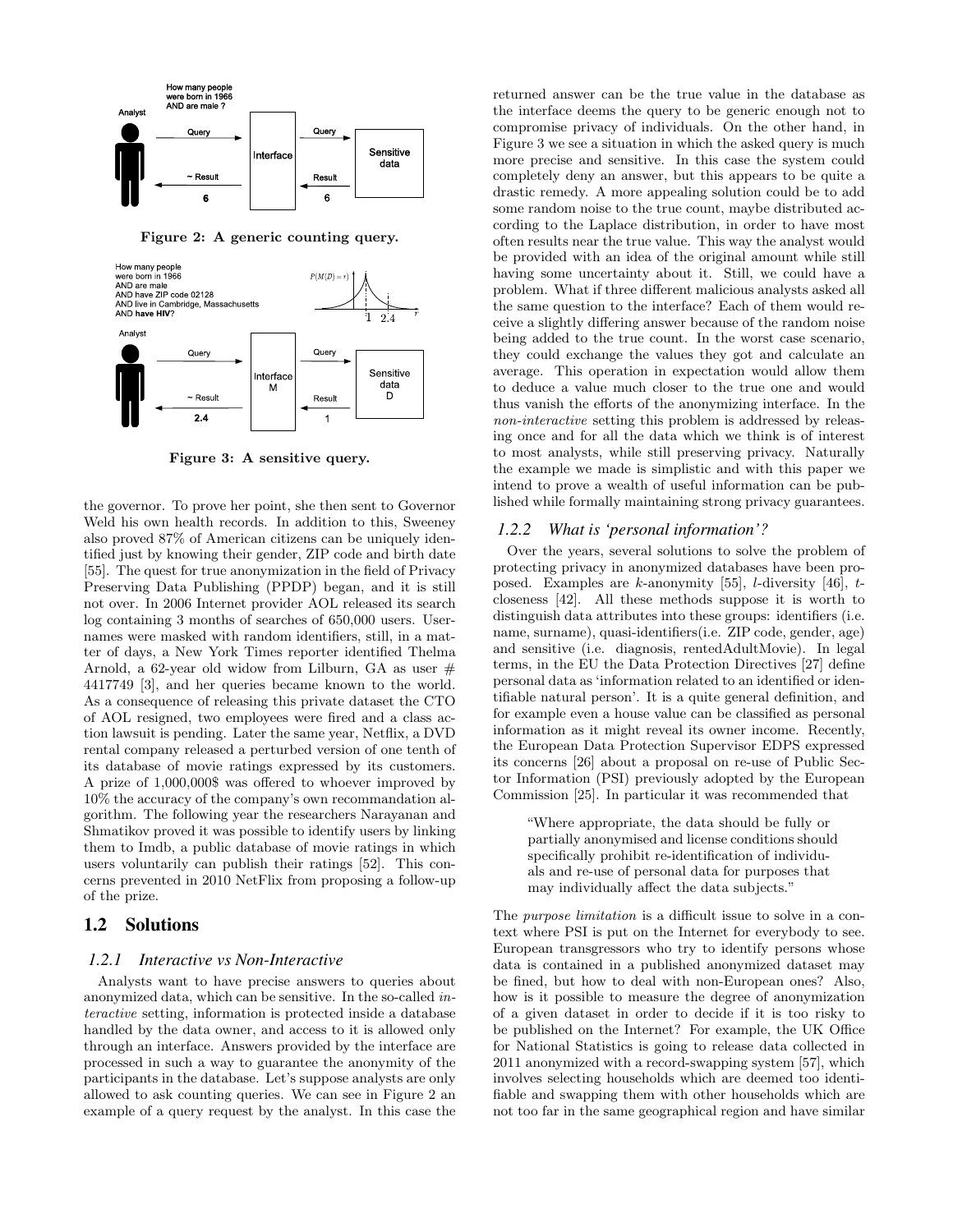|  |         | Quasi-identifiers | Sensitive |                    |
|--|---------|-------------------|-----------|--------------------|
|  | ZP      | <b>Birth date</b> | Sex       | Diagnoses          |
|  | $021**$ | 196*              | M         | Diagnosis 1        |
|  | $021**$ | 196*              | М         | <b>Diagnosis 2</b> |
|  | $021**$ | 196*              | M         | Diagnosis 3        |
|  | $021**$ | 196*              | M         | Diagnosis 4        |
|  | $021**$ | 196*              | М         | Diagnosis 5        |

Figure 4: Anonymized dataset under  $k$ -anonymity

|  |            | Quasi-identifiers |   | Sensitive |
|--|------------|-------------------|---|-----------|
|  | <b>ZIP</b> | Birth date Sex    |   | Diagnoses |
|  | 021**      | 196*              | М | HIV       |
|  | $021**$    | 196*              | М | НIV       |
|  | $021**$    | 196*              | М | HIV       |
|  | $021**$    | 196*              | М | НIV       |
|  | 021**      | 196*              | м | HIV       |

Figure 5: Problem with anonymized dataset under  $k$ -anonymity

values. Tables containing origin-destination data are considered too hard to anonymize in a satisfying way so they are licensed only to restricted users. What are the theoretical basis for this distinction, if any? The EDPS calls for a 'proactive approach' which should be taken by authorities, meaning privacy issues should be analyzed at the earliest stages and involved people informed throughout all the data process release.

#### *1.2.3 From* k*-anonymity to differential privacy*

Linkage attacks shown before demonstrate how quasiidentifiers can be used to significantly increase the accuracy in identity disclosure, making the distinction with identifiers purely artificial. In the already mentioned Sweeney case, where Massachusetts Governor health data was revealed by crossing public voting records and anonymized health data, Latanya Sweeney proposed the so-called  $k$ -anonymity model to prevent disclosure attacks. We will show an example of anonymization through k-anonymity and why it may still fail to work under certain circumstances. Let's suppose we release a medical records table like the one in Figure 4. In this table quasi-identifiers have been generalized in such a way to have at least  $k$  rows in the database with the same quasi-identifiers. This would prevent an eventual attacker to discover exactly which diagnosis the governor has among the (at least)  $k$  available. Still, this model has a problem, exemplified in Table ??.

What could happen if by chance all the people in Governor's group had HIV? We would conclude the Governor himself is affected by this illness, and thus his privacy would be compromised. Also, sometimes the sole fact of knowing somebody is or is not in a database may provide a malicious user with valuable information to carry out an attack. So, how do we reach the so called *privacy* by *design*, when a data release process is devised to prevent disclosure with formal guarantees? To respond to these issues the concept of differential privacy was introduced by Dwork [18] to prevent attackers from being capable even to detect the pres-



Figure 6: A sensitive count probability for neighboring databases.

ence or absence of a given person in a database. Differential privacy falls in the category of so called perturbative methods, which attempts to create uncertainty in the released data by adding some random noise. If database participants are independent from each other, differential privacy promises that even if an attacker knows everything about every user in the db but one, by looking at the published statistics he won't be able to determine the identity of the remaining individual. Kieron O'Hara, in his 2011 independent transparency and privacy review to UK government [53] mentions differential privacy as a cutting-edge technology that judges the computation of the anonymization algorithm as privacy-preserving or otherwise, rather than trying to make an impossible distinction between identifying and non-identifying data. This might sound promising, but O'Hara claims differential privacy appears to be limited to the interactive setting. Is this really true? Recent results in the non-interactive setting are encouraging. In what follows, we formalize some concepts about differential privacy.

#### 1.3 Basic definitions

We use  $P(A)$  to indicate the probability of the occurrence of event A and define  $||x||_1$  as the sum of all elements in vector x.

DEFINITION 1 (DATABASE). Given a database universe D we define a database  $D \in \mathcal{D}$  as multiset of  $|D|$  tuples from a universe  $U$  of people. Each person has h attributes  $A_1, A_2, ..., A_h$ . We say two databases  $D_1, D_2$  are neighbors if they differ in one tuple. We indicate such condition as  $|D_1\Delta D_2|=1$ , where  $D_1\Delta D_2=(D_1\cup D_2)\setminus (D_1\cap D_2)$ .

## 1.4 Differential privacy

Randomized algorithms to publish sensitive data are called mechanisms. Since we are addressing the problem of statistical disclosure at large, we use  $R$  to denote a wide range of output possibilities for the mechanism designers, whose goal is to devise a mechanism function  $\mathcal{D} \to \mathcal{R}$ . One possible choice of  $\mathcal R$  could be  $\mathcal D$  itself, meaning we are going either to release a new database composed by synthetic individuals who hopefully follow the same distribution of the original participants or we publish a perturbed version of the original database, with real data randomly modified to satisfy differential privacy criteria. An another possible and popular choice of  $R$  is the set of queries  $q_j$  counting how many individuals  $u_i$  satisfy a given property  $\gamma_j(u_i)$ . A mechanism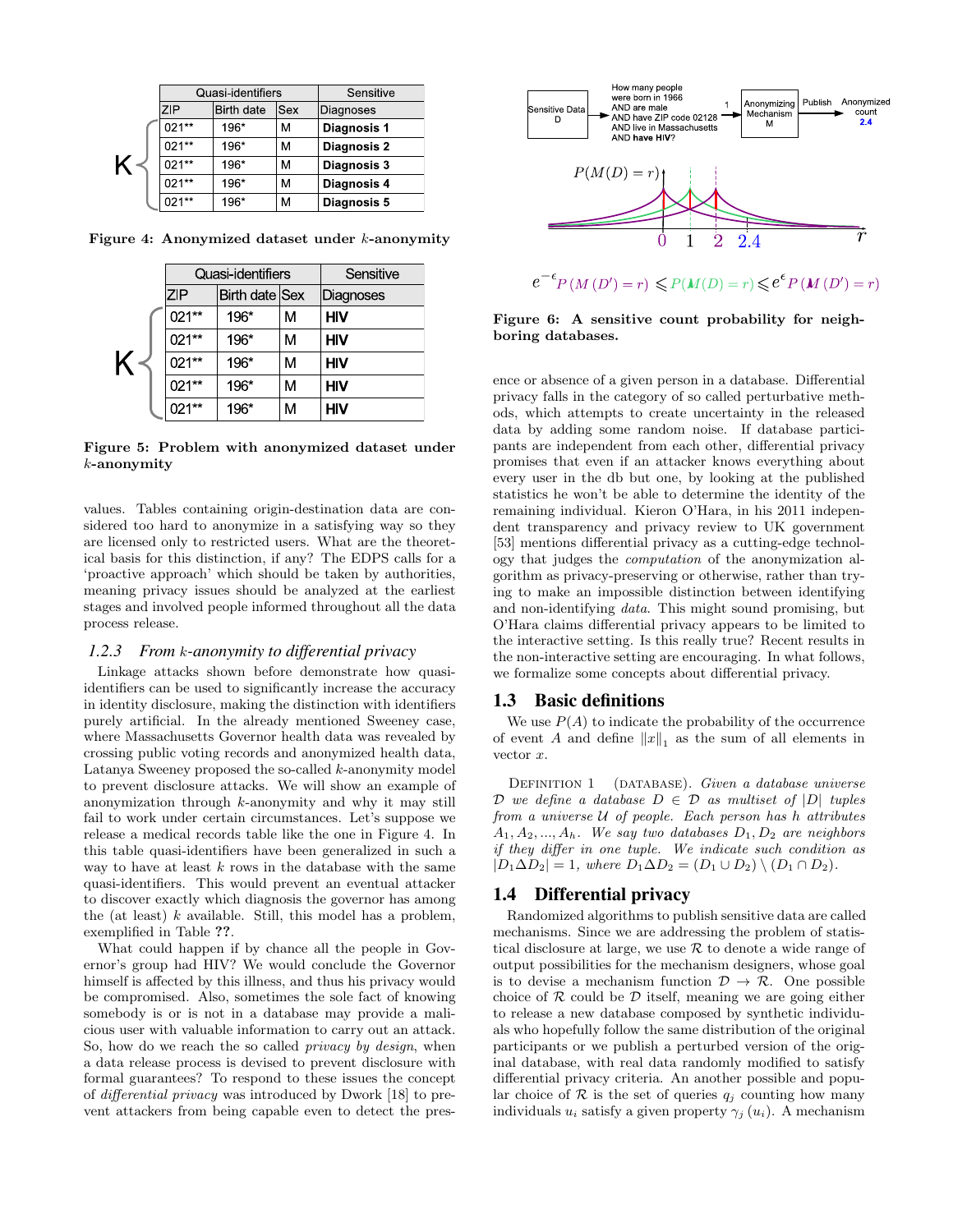| Table 1: $e^{\epsilon}$ values |                |
|--------------------------------|----------------|
| F                              | $e^{\epsilon}$ |
| 0.01                           | 1.01           |
| 0.1                            | 1.10           |
| $\ln 2 = 0.69$                 | 2              |
|                                | 2.71           |
| $\ln 3 = 1.10$                 |                |

in order to be  $\epsilon$ -differentially private must satisfy the following definition first introduced by Dwork [20], which in recent years has become popular among researchers in the field of statistical disclosure:

DEFINITION 2 ( $\epsilon$ -DP). Given a randomized mechanism  $M: \mathcal{D} \to \mathcal{R}$  and a real value  $\epsilon > 0$ , we say M satisfies  $\epsilon$ differential privacy if  $\forall D_1, D_2 \in \mathcal{D}$  such that  $|D_1 \Delta D_2| = 1$ and  $\forall R \subseteq \mathcal{R}$  the following equation holds:

$$
P\left(M\left(D_{1}\right)\in R\right)\leqslant e^{\epsilon}P\left(M\left(D_{2}\right)\in R\right)
$$

Equivalently, as we can exchange the two databases  $D_1$ and  $D_2$  we can write the following equation:

 $e^{-\epsilon} P(M (D_2) \in R) \leq P(M (D_1) \in R) \leq e^{\epsilon} P(M (D_2) \in R)$ 

Differential privacy guarantees the following: a data release mechanism is  $\epsilon$ -differentially private if, for any couple of neighboring databases  $D_1$  and  $D_2$  differing in one person, any participant  $u$  in the database, and any possible output r of the release mechanism, the presence or absence of a participant u (in db terms,  $D_1$  and  $D_2$  differing in one row) causes at most a multiplicative  $e^{\epsilon}$  change in the probability of the mechanism outputting r.

#### *1.4.1 Differential privacy for counting queries*

Suppose we want to release the count of people with HIV from a hypothetical medical database D. We must then devise a mechanism  $\mathcal L$  that when executed on databases differing in one person probably outputs the same count. Differential privacy is a constraining model but it still allows us to have good outputs close to the true count at a rate exponentially greater than values far from it. For counting queries, if a database  $D_2$  differs in one person from  $D_1$  then there are three possibilities: the count can remain the same, or differ from the original database count by  $+1$  or  $-1$ . It turns out that if we add to the true value noise distributed according to the Laplace distribution differential privacy is satisfied, and in Figure 6 we can see an example of it. We included in the picture three times the same distribution, one for the database  $D$  at hand centered around 1, the supposedly true count, and two other distributions for possible neighboring databases  $D'$ , (of course there are neighboring databases with the same count as  $D$ ). Differential privacy constraints will guarantee that the distance between the distributions, evidenced by the vertical bold lines when it is at its maximum, will never be too big. The only parameter of differential privacy formula is  $\epsilon$ , and it governs the amount of noise we are going to add to the count. In Figure 7 two possible values are shown. A big  $\epsilon$  will induce less noise and thus more precise results with peaked distributions. Such result will please analysts because of the increased precision but it will also make people worry about their privacy. On the other hand, a small  $\epsilon$  will generate less noise and thus the probability distributions will be forced to be nearer to



Figure 7: Contribution of  $\epsilon$  to the added noise.

each other, getting also larger as the graph shows. In this case results will be more likely to be far from the true ones, thus better protecting people privacy. In Table 1 we report some frequently used values of  $\epsilon$  and  $e^{\epsilon}$ .

#### *1.4.2 Differential privacy for numerical functions*

We said that the Laplace noise is suitable for counting queries, but it turns out it can be added also to any numerical function  $f: \mathcal{D} \to \mathbb{R}$  about the dataset we want to publish. Still, there is a catch: the amount of noise we must add is linked to the so-called global sensitivity of  $f$ :

DEFINITION 3 (GLOBAL SENSITIVITY OF A FUNCTION). We define the global sensitivity  $\Delta(f)$  of a function  $f : \mathcal{D} \to$  $\mathbb{R}^w, w \in \mathbb{N}^+, as$ 

$$
\Delta(f) = \max_{\begin{array}{l}D_1, D_2 \in \mathcal{D} \\ |D_1 \Delta D_2| = 1\end{array}} ||f(D_1) - f(D_2)||_1
$$

A function has low sensitivity if the addition or removal of one person to any database can only change the outcome of the function evaluation by a small amount. Notice how for a single counting function  $c : \mathcal{D} \to \mathbb{N}$  the global sensitivity is low  $(\Delta(c) = 1)$  and thus the noise to add is limited. If instead we apply first a generic function  $f$  on a db  $D_1$ , and then on a neighboring db  $D_2$ , if f changes a lot it means we will need to add more noise to probably obtain the same output. For this reason in this paper we are going to describe principally methods that are based on calculating noisy counts, as they introduce less error in the output. Generally  $\epsilon$  for counting queries is taken to be between 0.1 and 0.5. We can now formalize the procedure described so far with the so-called Laplace Mechanism:

DEFINITION  $4$  (LAPLACE MECHANISM [20]). Given a database  $D \in \mathcal{D}$ , and a function  $f: \mathcal{D} \to \mathbb{R}^w$  with  $w \in \mathbb{N}^+$ and global sensitivity  $\Delta$ , an  $\epsilon$ -differentially private mechanism  $\mathcal L$  for releasing f is to publish  $\mathcal L(D) = f(D) + X$ , where  $X$  is a vector of random variables each drawn from a Laplace distribution  $Lap(\Delta(f)/\epsilon)$ . Laplacian density is  $g(x) = \frac{1}{2b} \exp(-|z|/b)$ , which is a symmetric distribution with variance  $2b^2$ .

From the definition we can see it is possible to output not only one but many values (that is, statistics) about a database provided we add the right amount to noise to them. The noise is proportional to the global sensitivity  $\Delta(f)$  of the vector of values  $f$  we are releasing.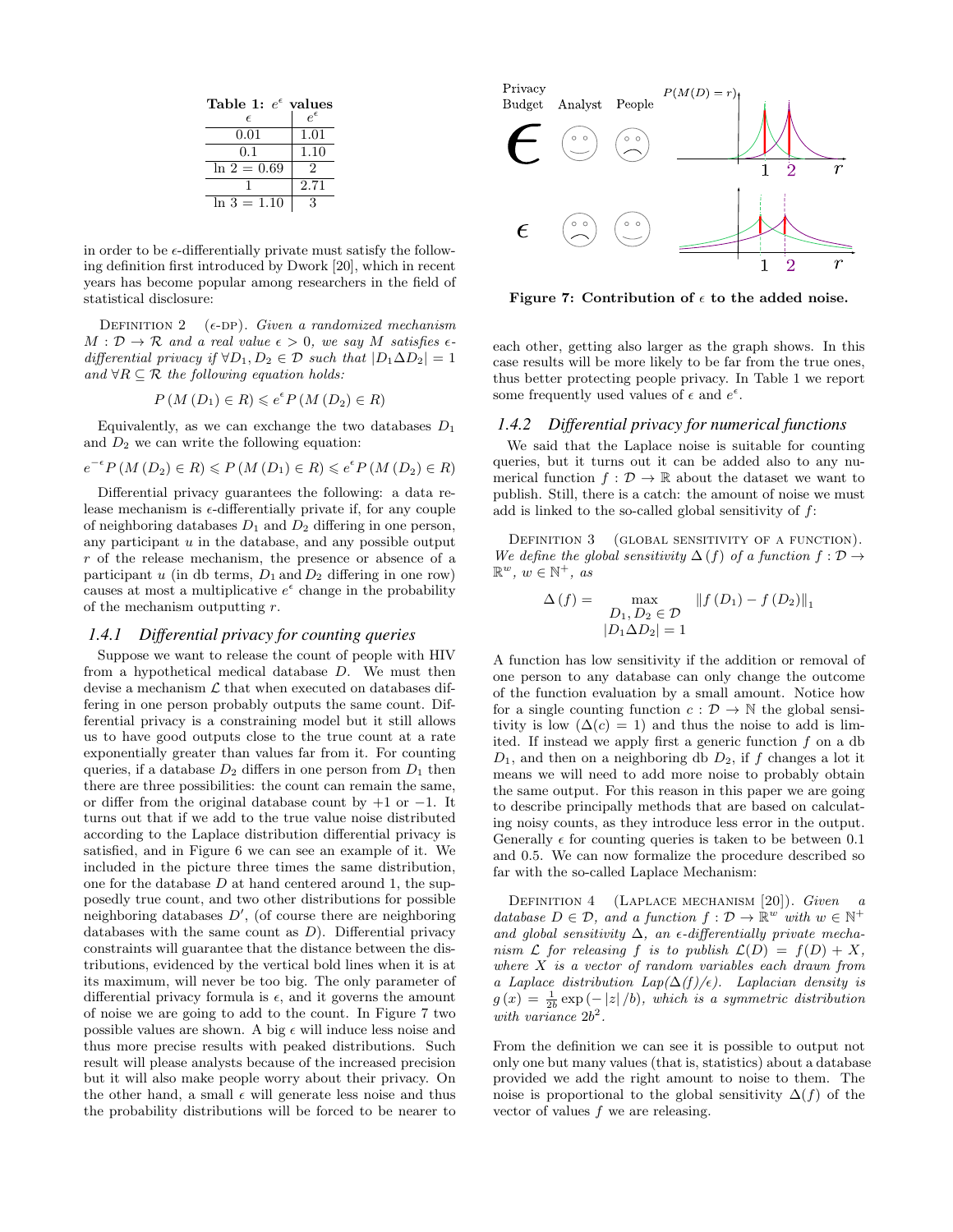## 1.5 Differential privacy weaknesses

#### *1.5.1 Relaxations*

Noise introduced by the randomization can produce results far from the true ones, thus leading to scarce utility of the published output for data consumers. Many relaxations of differential privacy exists to address this problem and the major one is  $(\epsilon, \delta)$ -differential privacy:

DEFINITION 5  $((\epsilon, \delta)$ -DP [19]). Given a randomized mechanism  $M : \mathcal{D} \to \mathcal{R}$  we say M satisfies  $(\epsilon, \delta)$ -differential privacy if  $\forall D_1, D_2 \in \mathcal{D}$  such that  $|D_1 \Delta D_2| = 1$  and  $R \subseteq \mathcal{R}$  the following equation holds:

$$
P(M(D_1) \in R) \leqslant e^{\epsilon} P(M(D_2) \in R) + \delta
$$

We can see it only differs from the previous definition in the additional  $\delta$  factor added to the right hand side of the equation. The meaning is to allow the release mechanism to fail providing regular differential privacy with a frequency given by  $\delta$ . There are no hard and fast rules for setting  $\epsilon$ and  $\delta$ . It is generally left to the data releaser, and usually δ is taken to be very small,  $\delta \le 10^{-4}$ . (ε, 0)-dp is the same as  $\epsilon$ -dp. Among the other relaxations we mention also  $(\epsilon, \delta)$ -probabilistic differential privacy:

DEFINITION 6  $((\epsilon, \delta)$ -PDP [45]). Given a randomized mechanism  $M: \mathcal{D} \to \mathcal{R}$  and  $\epsilon > 0$ ,  $0 < \delta < 1$  constants we say M satisfies  $(\epsilon, \delta)$ -probabilistic differential privacy if  $\forall D_1 \in \mathcal{D}$ we can divide the output space R into two sets  $R, R' \subseteq \mathcal{R}$ such that

$$
P\left(M\left(D_{1}\right)\in R'\right)\leqslant\delta
$$

and  $\forall D_2 \in \mathcal{D}$  such that  $|D_1 \Delta D_2| = 1$  and  $\forall R \subseteq \mathcal{R}$  the following equations hold:

$$
P\left(M\left(D_{1}\right)\in R\right)\leqslant e^{\epsilon}P\left(M\left(D_{2}\right)\in R\right)
$$

This definition guarantees that algorithm M achieves  $\epsilon$ differential privacy with high probability  $(1 - \delta)$ . The set  $R'$  contains all outputs that are considered privacy breaches according to  $\epsilon$ -differential privacy; the probability of such an output is bounded by δ. A mechanism satisfying  $(ε, δ)$ -pdp satisfies also  $(\epsilon, \delta)$ -dp and is thus stronger, but the converse does not hold.

#### *1.5.2 Is differential privacy good enough?*

Some people say even differential privacy is not enough to adequately protect individuals from data disclosure. Kifer and Machanavajjhala in [36] point out that differential privacy really works only if individuals are truly independent from each other. When there is no independence the participation of somebody in the db can be inferred just by looking at other (supposedly known and in relation with the "victim") entries. As a consequence, they claim we are forced to take into consideration adversarial knowledge, even if differential privacy apparently freed us from such a burden. In [10] a classifier is built to prove attacks against differentially private and l-diverse data (l-diversity [46] is a supposedly 'inferior', purely syntactical method) releases can have a quite similar accuracy. From a practical point of view, Dankar and El Emam [14] address several issues of differential privacy in the context of health care. They evidence a lack of real-life deployments of differentially private datasets, which might cause difficulties in assessing responsibilities if privacy

breaches occur (was the  $\epsilon$  value appropriate, who else used with success such an  $\epsilon$ ? etc...). It might also be difficult to explain the level of anonymization guaranteed to patients, as  $\epsilon$  is a parameter of a formula quite theoretical in nature. Furthermore, since published data is obtained through randomization, sometimes it may look hard to believe - i.e. a randomized census dataset may indicate there are people living at the center of a lake. As a consequence, analysts might be lead to mistrust the approach (or who applied it). Lee and Clifton in [39] perform a study on how to set the right  $\epsilon$  value to obtain a desired privacy level. In the conclusions they claim that any discussion of a differentially private mechanism requires a discussion of how to set an appropriate  $\epsilon$  for that mechanism, a challenge that may be as or more difficult than developing the mechanism itself. Fu et al in [28] also question the utility of the  $\epsilon$  since it is public and it is not that clear how it should be set. As a solution, Fu proposes the  $l'$ -diverted privacy model where  $\epsilon$ parameter is set to 0. To avoid introducing distortions given by random perturbations, Bhaskar et al in [5] observe sufficiently large databases may already include enough entropy to induce sufficient uncertainty in the analyst without the need to add further noise to the results.

#### 1.6 Mechanisms

The two main mechanisms are the already described Laplace mechanism [20] and the Exponential mechanism [49].

For the analysis whose outputs are not real or make no sense after adding noise (such as i.e. strings or partitionings), McSherry and Talwar propose the Exponential Mechanism, defined as:

DEFINITION 7 (EXPONENTIAL MECHANISM [49]). A mechanism  $M : \mathcal{D} \to \mathcal{R}$  is said to be exponential if it selects an output  $r \in \mathcal{R}$  from the output domain by taking into consideration its score of a given utility function  $q: (\mathcal{D} \times \mathcal{R}) \to \mathbb{R}$ in a differentially private manner. The exponential mechanism assigns exponentially greater probabilities of being selected to outputs of higher scores so that the final output would be close to the optimum with respect to q. The chosen utility function q should be insensitive to changes of any particular record, that is, have a low sensitivity. Let the sensitivity of q be  $\Delta q =$  max  $\forall r, D_1, D_2$  $|q(D_1,r) - q(D_2,r)|$  for  $|D_0 \Delta D_2| = 1$  then the mechanism

$$
|D_1 \Delta D_2| = 1 \text{ then the mechanism}
$$
  

$$
M(D,q) = \left\{ return \ r \ \text{with probability} \quad \propto \quad \exp\left(\frac{\epsilon \cdot q(D,r)}{2\Delta q}\right) \right\}
$$
  
gives  $\epsilon$ -privacy

This mechanism allows for example to publish the most frequent eye color of persons in a room. Other mechanisms are Li et al' Matrix mechanism [40], the Geometric mechanism (a discretized version of the Laplace mechanism) by Ghosh et al [29] and Dwork et al's Gaussian mechanism [19].

## 2. MEASURING UTILITY

Broadly speaking, the utility of a mechanism is its capability to minimize the error, which is a measure of the distance between original input db/statistics on it and noisy output db/statistics . As we will explain later in Section 3, only utility of restricted classes of queries can be guaranteed in the non-interactive setting. Blum, Ligett, and Roth [6] showed that in such setting it is possible to answer exponentially sized families of counting queries so in this paper we will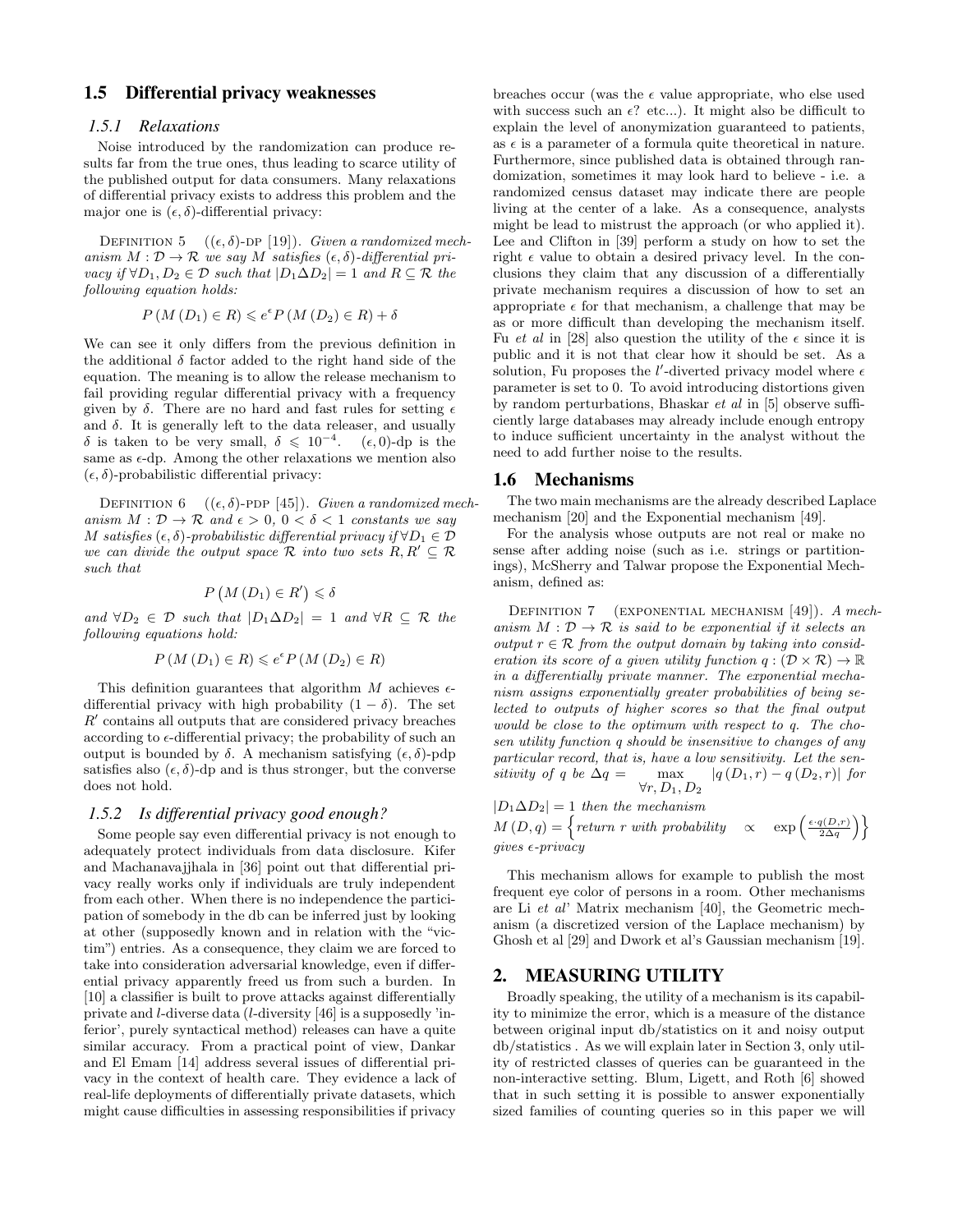mostly look at solutions for publishing data that are useful for such queries. However, the choice of suitable statistics is a difficult problem as these statistics need to mirror the sufficient statistics of applications that will use the sanitized database, and for some applications the sufficient statistics are hard to characterize. Popular approaches to measure utility are  $(\alpha, \beta)$ -usefulness [6], relative error with correction for small queries [59, 8] and without correction [11, 60], absolute error  $[12, 16, 44]$ , variance of the error $[11, 59, 16]$ , euclidean distance [44, 32]. In the following, we are going to define them more precisely.

DEFINITION 8  $((\alpha, \beta)$  –USEFULNESS[6]). A privacy mechanism M is  $(\alpha, \beta)$ -useful for queries in class C if with probability  $1 - \beta$ , for every  $Q \in C$  and every dataset  $D \in \mathcal{D}$ , for  $\tilde{D}=M(D), |\mathcal{Q}(\tilde{D})-\mathcal{Q}(D)| \leq \alpha$ 

It is adopted in [6],[60] (only for a basic cell based algorithm), and [7].  $(\alpha, \delta)$ -usefulness is effective to give an overall estimation of utility, but according to [9] fails to provide intuitive experimental results. [9, 8, 59] experimentally measure the utility of sanitized data for counting queries by relative error adopting this formula:

DEFINITION 9 (RELATIVE ERROR [59]). Let  $Q$  be a query and  $M: \mathcal{D} \to \mathcal{R}$  a privacy mechanism. We denote relative error as rel  $(Q) = \frac{|Q(\tilde{D}) - Q(D)|}{\max(Q(D), s)}$  where s is a sanity bound error as  $\text{ter}(\mathcal{Q}) = \frac{\text{max}(Q(D), s)}{\text{max}(Q(D), s)}$  where s is a santity ovariate that mitigates the effects of the queries with excessively small selectivities. In both [59] and [9] s is set to  $0.1\%$  of  $|D|$ .

When the database is considered as a vector of reals (so  $h = 1, A_1 = \mathbb{R}$  the euclidean distance can be used as utility. Li et al in [44] measure the error as the euclidean distance between original and noisy database  $Err(D)$  =  $||D - M(D)||_2$ , claiming their mechanism is capable in such a way to guarantee the utility for any class of queries. Hardt et al [32] measure the euclidean distance between query responses.

## 3. THEORETICAL BOUNDS

Many theoretical results show the existing relations between the parameter  $\epsilon$  or eventually  $\delta$  for  $(\epsilon, \delta)$ -dp and the quality of the released database. First analysis about differential privacy [17, 24, 21] proved strong negative results about the amount of information that could be published with reasonable accuracy. In particular, Dinur et al [17] showed that, in order to avoid database reconstruction (blatant non-privacy), the minimum amount of noise to be added to subset sum queries answers of a database made of a bit per user is of magnitude  $\Omega\left(\sqrt{|D|}\right)$ . This fact lead initially many researchers to concentrate on scenarios in which the number of queries that can be answered by a statistical database system is limited, such as in the interactive setting. This restriction allowed only answering a sublinear number of queries in the size of database  $|D|$ . By using notions from learning theory, Blum, Ligett and Roth proved the possibility of non-interactive data release satisfying differential privacy for queries with polynomial VC-dimension, such as predicate queries. By carefully selecting a class of concepts C with functions  $c : U \to \{0,1\}$  as elements, it is possible to privately answer counting queries with noise that grows only logarithmically with the number of queries asked (or more

generally with the VC-dimension of the query class). Utility is guaranteed by the  $(\alpha, \beta)$ -usefulness criteria, which tell us that with high probability  $1 - \beta$  all errors are bound by  $\alpha$ . Dwork in [23] provides a non-interactive mechanism which extends to arbitrary low-sensitivity queries rather than only counting queries. The extension makes crucial use of the relaxation to  $(\epsilon, \delta)$ -privacy as motivated by De in [15], in which relations between  $\epsilon$ -dp and  $(\epsilon, \delta)$ -dp are discussed. Although Dwork et al [20] prove any function with low sensitivity can be computed privately, De shows that answering arbitrary low-sensitivity queries requires more noise than answering counting queries.

## 4. METHODS

With differential privacy as soon as we look at the data we must ask ourselves if we are leaking information. Analysis of the disclosure amount represented by parameter  $\epsilon$  can be difficult, but fortunately several mechanism properties can be used to analyze and construct algorithms. Among them, we find:

THEOREM 1 (SEQUENTIAL COMPOSITION [48]). Let  $M_1$ preserves  $\epsilon_1$ -dp and  $M_2$  preserves  $\epsilon_2$ -dp. Then  $M(D) = (M_1(D), M_2(D))$  preserves  $\epsilon_1 + \epsilon_2$ -dp

THEOREM 2 (PARALLEL COMPOSITION [48]). Let  $M_1$  preserves  $\epsilon_1$ -dp and  $M_2$  preserves  $\epsilon_2$ -dp. Then  $M(D) = (M_1(D_1), M_2(D_2))$  preserves max $(\epsilon_1, \epsilon_2)$ dp

THEOREM 3 (POST-PROCESSING [48]). If  $M : \mathcal{D} \to \mathcal{R}$ preserves  $\epsilon$ -dp and  $f : \mathcal{R} \to \mathcal{R}'$  is any arbitrary (database independent) function, then  $f(M): \mathcal{D} \to \mathcal{R}'$  preserves  $\epsilon$ -dp.

We can observe sampling is an inherent source of randomness so we can treat its use as a mechanism:

THEOREM  $4$  (SAMPLING[11]). Given a mechanism M which provides  $\epsilon$ -differential privacy, and  $0 < p < 1$ , including each element of the input into a sample S with probability p and outputting  $M(S)$  is  $2pe^{\epsilon}$ -differentially private

These properties permit to split the privacy budget  $\epsilon$  and to optimally assign parts of it to various mechanism tasks. Also, since in some cases the randomization might produce contradictory results, accuracy can be augmented by fixing the conflicting data after the randomization algorithm has produced its output. To perform this operation usually only the result of a differentially private mechanism is used without accessing again the database, so for the post-processing property no further  $\epsilon$  privacy budget must be spent. We will talk more about consistency checks in Section 4.3.

Several methods have been proposed to address the issue of releasing differentially private data. Broadly speaking, they can be divided in the categories of histogram construction, sampling and filtering, partitioning, dimensionality reduction. In the following, we are going to review them. The notation  $O$  indicates complexity with hidden logarithmic factors.

## 4.1 Computing histograms

A histogram is a disjoint partition of the database points with the number of points which fall into each partition. In Figure 8 we can see an example of a simple database, made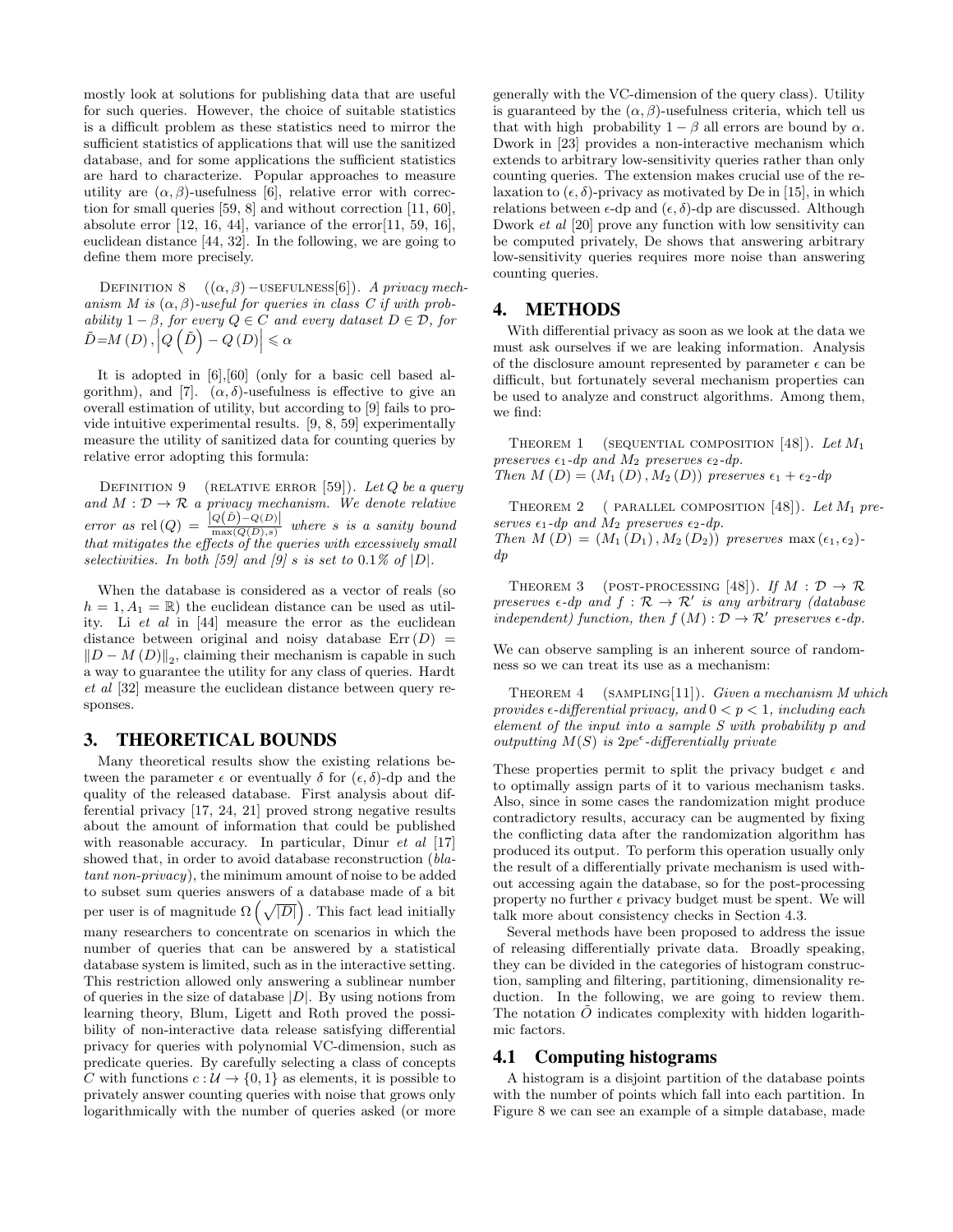

Figure 8: A noisy histogram release.

by only two attributes, Height and Age. The actual data we are going to publish is represented by the noisy counts of each cell. If an analyst wants to know how many people are present under the dashed rectangle he may then just sum the single noisy counts of the cells contained in the query region. Publishing a noisy version of the histogram is appealing because of its usefulness for counting queries, which constitute the basis of many data mining tasks. However, the quality of queries executed on the histogram may be low. As we have already seen in Section 1.4, the amount of Laplace noise to add to a single cell count is modest and thus acceptable. On the other hand, if a query requires the sum of  $n$  histogram cell counts, since each of them has some noise the total noise sums up  $n$  times and can quickly become intolerable. This is explained by the fact the total variance of the error also sums up. There are ways to limit the variance, though.

#### *4.1.1 Exploiting linear combinations*

Suppose we have four cells having respectively counts  $c_1$ ,  $c_2, c_3, c_4$  and some analyst is interested in the total count of them  $c(T) = \sum_{i=1}^{4} c_i$ . If we publish the vector of 4 single noisy counts  $\tilde{c} = c + l$ , where l is a vector of four samples drawn from the Laplace distribution, each published noisy count will have variance  $V$ . The analyst will than have to sum each of the noisy values for a total variance of  $4V$ . But, knowing the analyst is interested in the sum, we could also provide him with the noisy sum:  $\tilde{c}(T_4) = \sum_{i=1}^4 c_i + l$ , with  $l$  being only one single value this time. This would have just variance  $V$ , albeit in this case we would have to pay an extra  $\epsilon$  budget because, for the sequential composition property (Theorem 1), we are publishing twice information about the same individuals. The interesting fact about this procedure is that the analyst, having counts of overlapping regions, could further exploit this knowledge to get better approximations of unpublished counts. Suppose he also wanted to know the total count  $c(T_3)$  of  $c_1$ ,  $c_2$  and  $c_3$ : he could add the three single noisy counts, but then the error variance would be  $3V$ . A better alternative is given by performing a subtraction of the noisy count of  $c_4$  from the total noisy count:  $\tilde{c}(T_3) = \tilde{c}(T_4) - \tilde{c}_4$ . For the properties of variance, we would have to sum (by subtraction) only two published noisy counts thus having a variance of  $2V$ . More generally, we can calculate the counting queries we desire as linear combinations of other noisy counting queries to minimize error variance. These linear combinations can be conveniently stored as coefficients in matrices, and for this reason these principles were adopted in the so-called Matrix Mechanism by Li  $et \ al \ [40]$ . The knowledge of the query workload that analysts desire from the dataset is exploited to obtain a different set of noisy queries, called the strategy, from which the answer to the workload can be then computed without accessing again the database. Knowing the workload beforehand is important because a differentially private release cannot maximize utility for all type of queries, so restricting the query space helps calibrating at best the coefficients to assign to each cell. Although the process helps to significantly reduce the error variance, the computational cost to calculate the optimal strategy matrix given a generic query workload is polynomial in  $|\mathcal{U}|$ . Any dataset with several attributes  $A_i$  leads to huge contingency matrices of size  $|\mathcal{U}| = \prod_i |A_i|$ , making Li's method quickly inapplicable. To solve the issue of finding the optimal strategy matrix and improve the Matrix Mechanism it is possible to exploit dependencies in the query workload as done by Li in [41] (considering the  $(\epsilon, \delta)$ -dp relaxation), Yuan [41], and Cormode [13]. While Li's and Yuan's works use a fixed privacy budget  $\epsilon$  to obtain each noisy count, Cormode [13] adopts a non-uniform scheme. Intuitively, it doesn't make sense to add the same amount of noise to a single cell and to a whole group of cells. Counts of big areas are less likely to be significantly distorted by error, so we can afford to assign a smaller  $\epsilon$  budget to their noisy count. Conversely, since single cells can have small values, the magnitude of which we would like to preserve, it is worth to spend more budget to reduce their error variance. Unfortunately, Cormode points out that finding the strategy, the optimal budget allocation and a way to obtain the desired answers from the published queries given the query workload is computationally very expensive, so two of the three former parameters must be fixed beforehand to obtain results in an acceptable time. In particular, Cormode focuses on workloads of k-way marginals, demonstrating how, given a strategy, it is possible to lower the error by calculating an optimal privacy budget distribution and consistent results in time substantially linear in  $|\mathcal{U}|$  while guaranteeing formal error bounds. We note how all the methods discussed so far are independent of the dataset, and only consider the query workload as input. Once the strategy (and eventually the budget allocation) has been calculated, it can be used with any instance of the database and the anonymization can be performed in time  $O(|\mathcal{U}|)$  by just adding Laplace noise according to the parameters previously discovered.

#### *4.1.2 Adopting fixed strategies*

It is also possible to adopt a fixed strategy and assume it will provide sufficient utility for most workloads of interest, although we already know this is not theoretically possible. Anyway, even adopting a fixed strategy matrix will not spare us the burden to add noise to  $|\mathcal{U}|$  cells, which can still be prohibitive for certain datasets. Among the other works suffering in general from  $|\mathcal{U}|$  size we find [22, 16, 59, 60, 2, 33]. Xiao in [59] operates a transform on the counts and adds noise in the wavelet domain in time  $O(|\mathcal{U}| + |D|)$ . Similar techniques via post-processing with overlapping information are suggested by Hay in [33]. In both cases the best utility is obtained for range queries, where attributes values are ordered and sums of contiguous cells are requested by the analyst.

## 4.2 Sampling and filtering

One possible solution to the histogram problem is to take advantage of sparsity of data present in many databases. This condition occurs when the number of cells  $|\mathcal{U}^+|$  with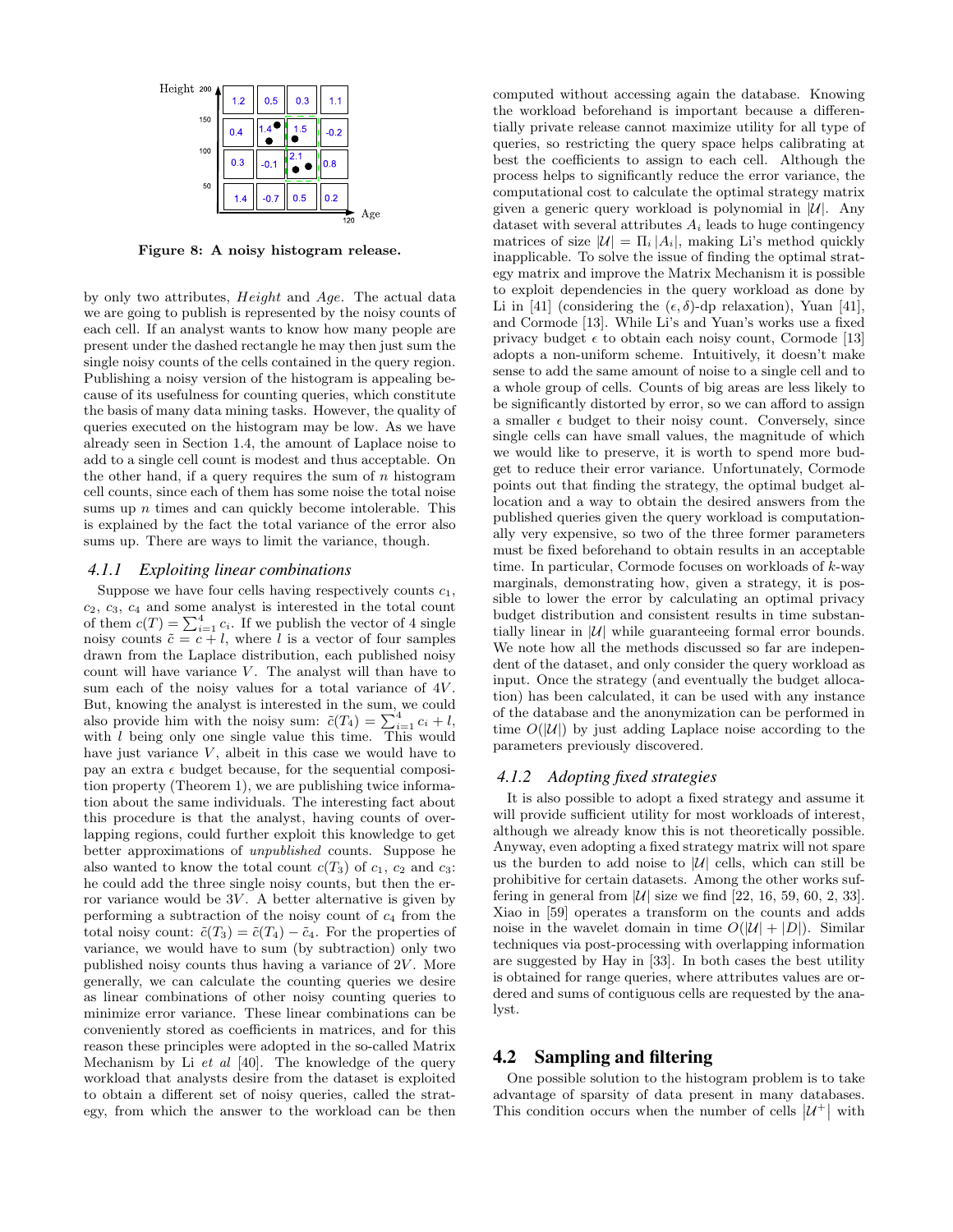

Figure 9: Data sparsity put in evidence.



Figure 10: Noisy sample of cells.

positive count in the contingency table in the database at hand is much bigger than zero-valued entries. To prove  $|\mathcal{U}^+|/\Pi_i |\mathcal{A}_i|$ . Table 2 is an example of the fact many natthis fact Cormode *et al* in [12] define sparsity  $\rho$  as  $\rho =$ ural datasets have low density in the single-digit percentage range, or less. Applying differential privacy naively generates output which is  $1/\rho$  times larger than the data size. In the examples table,  $1/\rho$  ranges from tens to thousands. which is clearly not practical for today's large data sizes. Among the methods which exploit data sparsity we find [12, 44, 7]. In [7] this definition of m-sparse queries is proposed:

DEFINITION 10  $(m\text{-spARSE Query } [7])$ . We say that a linear query Q is m-sparse if it takes non-zero values on only m universe elements, and that a class of queries is m-sparse if each query it contains is m'-sparse for some  $m' \leq m$ .

For the sampling and filtering category the idea is to avoid publishing huge contingency tables by filtering out entries with small counts, which are often in significant quantity in many databases. Looking at the database example in Figure

| Dataset             | Density $\rho$ |
|---------------------|----------------|
| OnTheMap [58]       | $3 - 5\%$      |
| Census Income [51]  | $0.4 - 4\%$    |
| UCI Adult Data [37] | $0.14\%$       |

Table 2: Real-life datasets with their sparsity value



Figure 11: Simple partitioning with associated spatial index and privacy cost.

9, ideally we would like to publish only noisy counts of the three occupied cells. But just publishing those three counts would inform adversaries the other cells are empty. This would violate differential privacy, which requires to protect the privacy even of people outside the database. If we filter the noisy counts, probably counts of empty cells are going to be low and filtered out. Because of randomness in the final release we might still find some empty cell with the noisy count big enough to pass the filter (we can see an example in Figure 10 supposing the threshold is set to 1.0). Cormode et al [12] adopt a variety of filtering techniques - highpass filtering and priority sampling being the most useful - to override the costly operation of materializing a complete noisy contingency table. Their method is suited for sparse datasets and provides minimum error variance for subset sum queries. If s is the desired number of cells to publish the expected running time is  $O(s+|U^+|)$ . Chen *et al* [8] consider the publication of trajectories of individuals. Each trajectory step can be done in a universe of locations L for a maximum of 10 steps to still guarantee privacy. Chen's method counts the frequencies of occurrence of each trajectory in the database by building a prefix tree. Each node in the tree represents a location and the noisy frequency with which the path from the root to the node can be found in the database. For differential privacy constraints, fake nodes must be added to the tree to represent non-existing trajectories, but to limit their number a filtering method similar to Cormode's is adopted. A further consistency checking pass at the end is performed to minimize error variance, and the algorithm complexity is  $O(|D|\cdot|L|)$ . For search log analysis Korolova in [38] and Gotz in [30] propose a mechanism to release noisy aggregated user query and clicked url counts by filtering out excessively small counts. However, such approach breaks the association between distinct query-url pairs in the output since all the user-IDs are removed, which might be useful in only a few applications. Therefore, in [34] a sampling method is proposed to allow analysis in exactly the same fashion and for the same purpose as the original data. However,  $(\epsilon, \delta)$ -pdp is adopted to provide formal guarantees because relaxations are indispensable in search log publishing as proven in [30].

## 4.3 Partitioning

Partitioning is indicated for ordered attributes such as spatial data. Like in algorithms computing histograms, the universe  $U$  is divided into regions but in this case the shape of the cells or their number is not fixed and an attempt is made to find an optimal subdivision of the space. Regions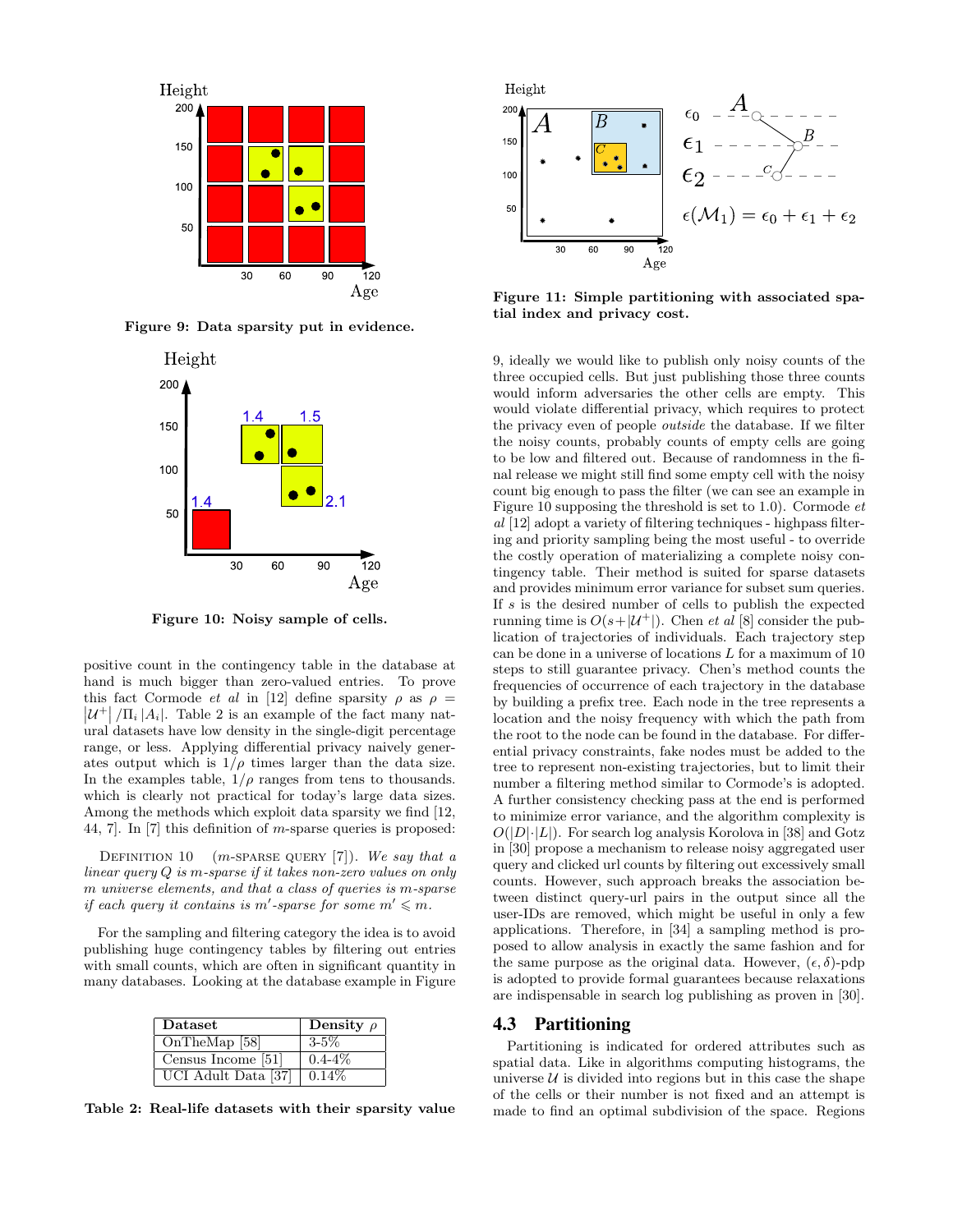

Figure 12: A more complex partitioning with associated spatial index and privacy cost.



Figure 13: A quad-tree partitioning.

may be overlapping and for each found region a noisy count of the people inside is taken. For these reasons partitioning can be seen as the construction of a spatial index, an example of which can be seen in Figure 11. To each node in the index there is associated a corresponding region, a noisy count of individuals in the region and also an  $\epsilon$  privacy budget to calibrate the noise. In this example we chose to assign a greater budget to deeper levels in the tree, meaning their counts will be more precise. Only the index with its noisy counts and region shapes is published. The goal is to optimize the results of range queries, where the analyst asks for the number of people lying under a given query area, usually



Figure 14: A possible range query over a partitioning.

expressed as an hyperrectangle. This calculation involves the sum of already published noisy counts so a strategy to allow the user to minimize the total noise variance must also be provided. In Figure 14 a possible strategy suggested by Cormode in [11] is proposed, where counts corresponding to the greatest regions completely enclosed by the query area are taken and summed. Some regions on the borders of the query will be only partially covered. In this case only the fraction of their noisy count corresponding to the part actually under the query might be taken into the sum.

#### *4.3.1 Privacy cost of partitioning*

Here we report some properties partitionings can have:

DEFINITION 11 (REGULAR DECOMPOSITION). The underlying partitioning scheme is fixed, so lines' position is not determined by the data in the db. An example of this is the quad-tree partitioning as in Figure 13, where space is recursively subdivided into four regions until the desired level of granularity is reached.

DEFINITION 12 (CONTAINMENT). Each node region fully contains the regions of its descendant.

DEFINITION 13 (DISJOINTNESS). For every node all of its children regions must be disjoint.

THEOREM 5 (NESTED COUNTS). Assuming the partitioning satisfies containment and disjointness properties and a privacy budget  $v.\epsilon$  is assigned to each node v, then for the composition properties of differential privacy the privacy cost of releasing the index is the maximum of the sum of the node budgets along any possible path from the root to the leaves. Since each path corresponds to a subset of users disjoint from the other paths, for the disjointness property of differential privacy (Theorem 2) only the maximum privacy cost among all paths is taken.

We can now derive the total privacy cost of the example of Figure 11. Since the count of region A will also include the counts of region  $B$  and of region  $C$ , for the composition property of differential privacy (Theorem 1) this triple intersection will cost a total privacy budget of  $\epsilon(M_1) = \epsilon_0 + \epsilon_1 + \epsilon_2$ . What would be the cost if we took counts of other regions, as mechanism  $M_2$  does in Figure 12? According to Theorem 5, the privacy budget would be exactly the same. In this partitioning case, there could be consistency anomalies in the noisy counts. In particular, the sum of the noisy counts of regions  $B_1, B_2, B_3, B_4$  might not be equal to the noisy count of the root region A. To solve this issue techniques can be adopted to make the counts consistent while keeping error variance low.

#### *4.3.2 Approaches to partitioning*

A popular approach to partitioning is with kd-trees: at each round, an attribute is chosen and points in the database are split in 2 disjoint sets according to some criteria. Usually uniformity in the number of points on both sides of the splitting line is considered by choosing the median. Noisy counts of the two newly founded partitions are then published and partitioning is done recursively. Because of noise, the sum of noisy counts of subpartitions may not be equal to the partition containing them. To solve this issue, consistency checks can then be applied to the counts to make them appear consistent. The idea of differentially private data-partitioning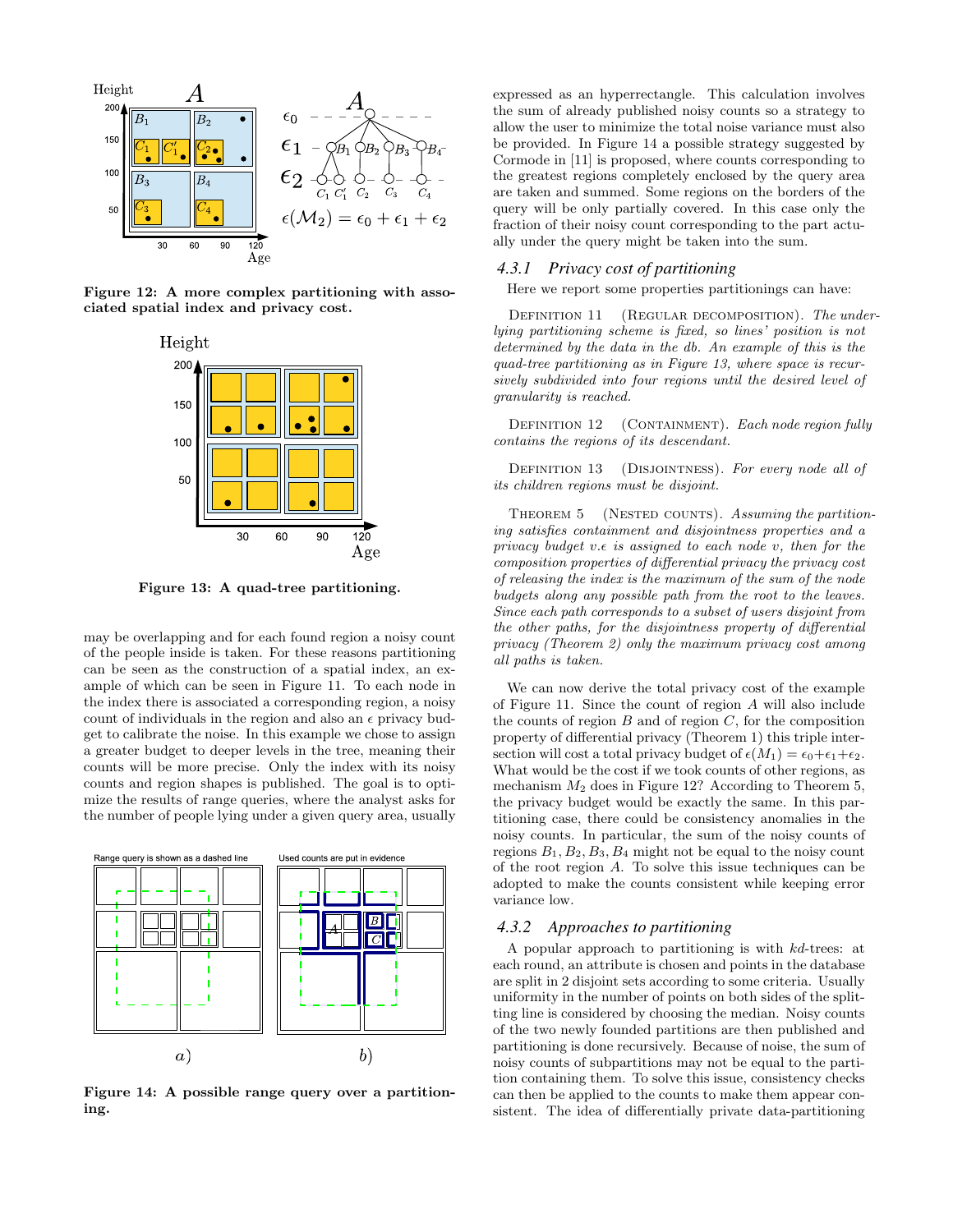index structures is suggested in the context of private record matching in [35]. The approach there is based on using an approximate mean as a surrogate for median (on numerical data) to build  $kd$ -trees. The approach of Xiao et al [60] imposes a fixed resolution grid over the base data. It then builds a kd-tree based on noisy counts in the grid, splitting nodes which are not considered 'uniform', and then populates the final leaves with 'fresh' noisy estimated counts. Quad-tree partitioning simply imposes a recursive fixed grid in which at each round the space is divided into four rectangular cells of the same size. See Figure 13 for an example. In [11] by Cormode et al, a comparison between several median finding methods, Hilbert R-trees and quadtrees partitioning is performed and privacy budget is allocated in a geometrically increasing way to counts during the partitioning of 2D data. An ordinary least squares (OLS) estimator is devised to achieve consistency and minimum error variance in time linear in the size of the published tree. Quad-tree partitioning is found to be fast and superior in quality of the output to all the other tested methods.

#### 4.4 Dimensionality reduction

Dimensionality reduction methods usually consider the database as a matrix and apply random projections on it. In this line of research we find [7], in which for the class of linear counting queries that are m-sparse a method based on releasing a perturbed random projection of the private database together with the projection matrix is described. Running time is polynomial in the database size  $|D|$ , m, and  $log |\mathcal{U}|$ . In [63] compression is applied to obtain a reduced synthetic database  $\overline{D}'$  of size  $|D'| \ll |D|$  in polynomial time. Li et al [44] apply compressive sensing to obtain a perturbed database from sparse data through decompression in time  $\overline{O}(|D|)$ . Li et al in [43] for set-valued data obtain a set of frequent itemsets called basis for which any frequent itemset is a subset of some basis.

## 5. APPLICATIONS

In recent years differential privacy has been successfully applied to a wide range of real-world data, although generally with no quality assessment by final users of anonymized datasets. In [45]  $(\epsilon, \delta)$ -pdp is introduced to model spatial data. This solution is then compared by Cormode with his work in [12]. Xiao *et al* in [60] apply a kd-tree technique on CENSUS data [51], and results are found superior to Inan's et al hierarchical tree method [35]. Moreover, the open source HIDE platform [61] is provided to experiment with four differentially private algorithms: [33, 35, 59, 9]. Cormode later in [11] found his algorithm to give less error than Inan's [35] and Xiao's works [60]. In [9] MSNBC [50] and STM [54] datasets represented as setvalued boolean data are considered. The only comparison is performed for MSNBC against basic noisy datacube method of Dwork's[20], as STM has big universe  $|\mathcal{U}|$  size and few methods are capable to handle this situation. A successive paper of Li et al [43] for set-valued data is applied to Retail Dataset of an anonymous Belgian retail store [4], the Mushroom Dataset [4], AOL Search log [1], Pumsb\_star from PUMS (Public Use Microdata Sample) [4] and Kosarak Dataset [4], where each transaction is the clickstream of a user of a Hungarian website. Li notes that the method of Chen [9] applied to these datasets would generate either an empty synthetic dataset or a dataset which is highly inaccurate. In his opinion, Chen's method would provide reasonable performance only when the number of items is small. We note this statement contrasts with Chen's results about the STM dataset, which has a fairly large universe size. The STM dataset represented as sequences of locations is also considered again by Chen in [8], although location coordinates nor time intervals are taken into account. In [30] publication of counting queries for search logs is considered, but dataset origin is not specified. In [34] AOL search log [3] is adopted for experimental tests. [59] performs experiments on CENSUS data [51] using binning to have  $|\mathcal{U}| \approx 16,000,000$ .

## 6. SYNTHETIC DATABASES

There have been few attempts to devise mechanisms of the kind  $M : \mathcal{D} \to \mathcal{D}$ , because privacy in these cases is more difficult to preserve. Outputs can be either a synthetic database - in which individuals follow the same distribution as in the original database - or just a perturbed version, where rows are directly taken from the original database with some modification to guarantee anonymity. Perturbed database release is considered in [9, 8, 44]. Synthetic data is released with methods proposed in [63, 45, 34]. Gupta et al in [31] considers the release of a complete relational database with many tables for performance testing purposes. Anonymization of single tables is performed with the Matrix Mechanism to take into account possible query workloads.

## 7. CONCLUSIONS

Differential privacy provides formal guarantees that public opinion needs when privacy is at stake, yet for many years such requirements were judged by researchers too strict to be applicable. Recently, several breakthrough results changed this mood. We presented a variety of methods - partitioning, dimensionality reduction, sampling and filtering - which have been successfully applied to many real-life datasets. Some methods were also shown for histogram publishing, which, albeit unfeasible on certain databases with big universe size, can still be used in practice on some real life datasets. Most of the papers we discussed about use a plain  $\epsilon$ -dp model which seems to indicate relaxations may not really be needed except in problematic cases like search log publishing. Differential privacy can be applied efficiently with formal guarantees to set-valued data [43, 9], sparse data for subset sum counting queries [12], sequences of short length [8], bidimensional spatial data [11] and for general purpose queries [44]. When data is not sparse and  $|\mathcal{U}|$  is not too big Xiao's wavelet method [59] can be used with success. If the query workload is known with correlated queries further improvements can be given by Yuan's method [62] albeit at a greater computational cost. When the workload is made of k-way marginals Cormode's [13] permits to reach low error with consistent results in time substantially linear in  $|\mathcal{U}|$ , while guaranteeing formal error bounds. For the difficult case of search log publishing Hong et al [34] showed it is even possible to publish a perturbed database while maximizing utility. For these reasons time is ripe for the Open Data movement to start considering the adoption of differential privacy and provide people with adequate guarantees about the way their data is handled. Research has still to be done to impose constraints on output data in order to avoid inconsistencies and to properly anonymize highly dimensional non-sparse data and preserving utility of general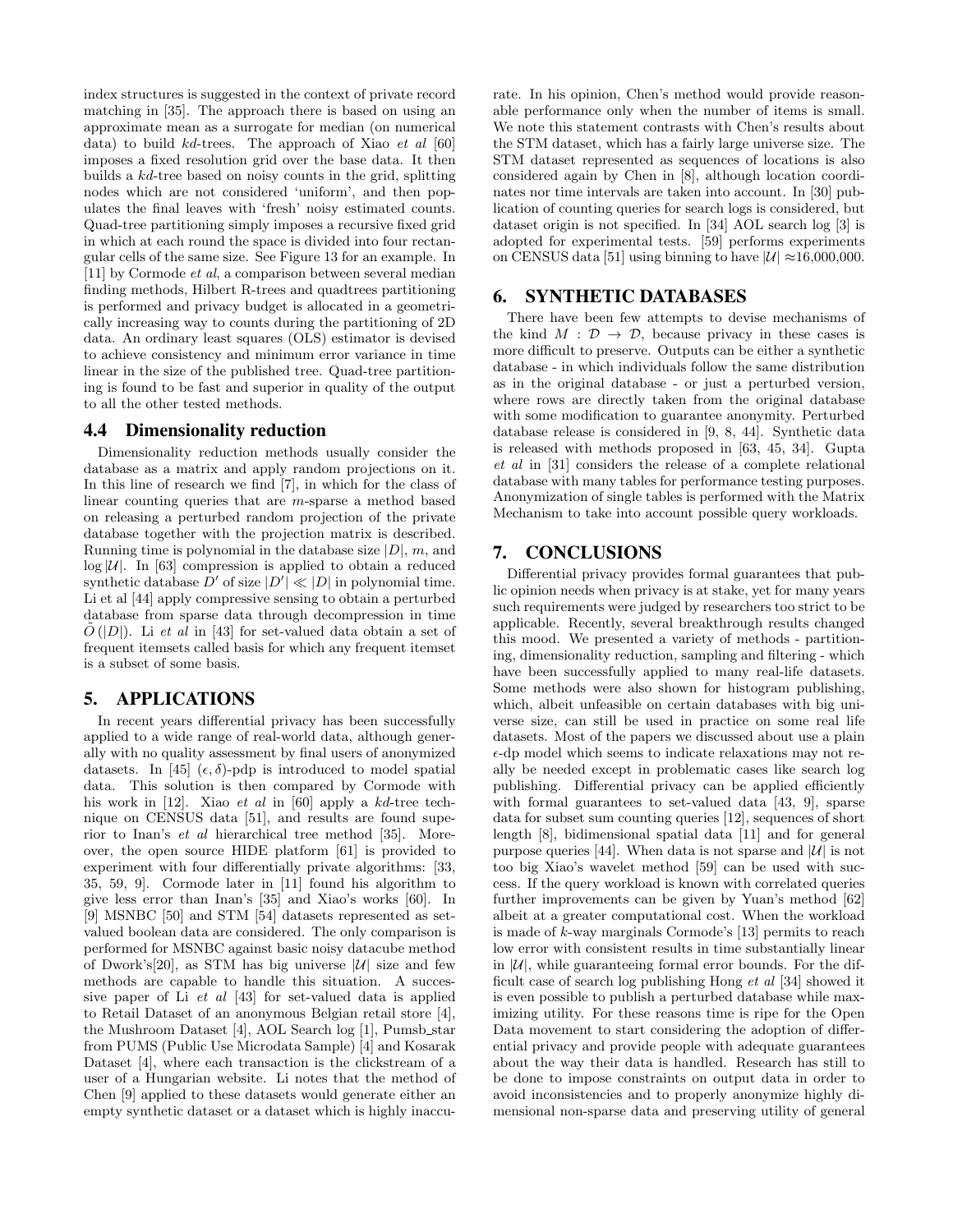classes of queries. In this regard, publication of synthetic or perturbed datasets seems a promising approach, which needs careful query utility examination.

## 8. REFERENCES

- [1] America Online. AOL Database. http://gregsadetsky.com/aol-data/.
- [2] Barak, B., Chaudhuri, K., Dwork, C., Kale, S., McSherry, F., and Talwar, K. Privacy, accuracy, and consistency too: a holistic solution to contingency table release. In Proceedings of the twenty-sixth ACM SIGMOD-SIGACT-SIGART symposium on Principles of database systems (New York, NY, USA, 2007), PODS '07, ACM, pp. 273–282.
- [3] BARBARO, M., AND ZELLER, T. A face is exposed for aol searcher no. 4417749. New York Times (2006).
- [4] BAYARDO, R. Frequent Itemset Mining Dataset Repository. http://fimi.ua.ac.be/data.
- [5] Bhaskar, R., Bhowmick, A., Goyal, V., Laxman, S., and Thakurta, A. Noiseless database privacy. In Proceedings of the 17th international conference on The Theory and Application of Cryptology and Information Security (Berlin, Heidelberg, 2011), ASIACRYPT'11, Springer-Verlag, pp. 215–232.
- [6] BLUM, A., LIGETT, K., AND ROTH, A. A learning theory approach to non-interactive database privacy. In Proceedings of the 40th annual ACM symposium on Theory of computing (New York, NY, USA, 2008), STOC '08, ACM, pp. 609–618.
- [7] BLUM, A., AND ROTH, A. Fast private data release algorithms for sparse queries.  $ArXiv$  e-prints (nov 2011).
- [8] Chen, R., Fung, B. C. M., and Desai, B. C. Differentially private trajectory data publication.  $CoRR$  (2011),  $-1-1$ .
- [9] CHEN, R., MOHAMMED, N., FUNG, B. C. M., DESAI, B. C., and Xiong, L. Publishing set-valued data via differential privacy. PVLDB 4, 11 (2011), 1087–1098.
- [10] CORMODE, G. Personal privacy vs population privacy: learning to attack anonymization. In Proceedings of the 17th ACM SIGKDD international conference on Knowledge discovery and data mining (New York, NY, USA, 2011), KDD '11, ACM, pp. 1253–1261.
- [11] Cormode, G., Procopiuc, C., Srivastava, D., Shen, E., and Yu, T. Differentially private spatial decompositions. In Proceedings of the 2012 IEEE 28th International Conference on Data Engineering (Washington, DC, USA, 2012), ICDE '12, IEEE Computer Society, pp. 20–31.
- [12] Cormode, G., Procopiuc, C., Srivastava, D., and Tran, T. T. L. Differentially private summaries for sparse data. In Proceedings of the 15th International Conference on Database Theory (New York, NY, USA, 2012), ICDT '12, ACM, pp. 299–311.
- [13] Cormode, G., Procopiuc, C. M., Srivastava, D., and Yaroslavtsev, G. Accurate and Efficient Private Release of Datacubes and Contingency Tables. ArXiv e-prints (July 2012).
- [14] Dankar, F. K., and El Emam, K. The application of differential privacy to health data. In Proceedings of the 2012 Joint EDBT/ICDT Workshops (New York,

NY, USA, 2012), EDBT-ICDT '12, ACM, pp. 158–166.

- [15] De, A. Lower bounds in differential privacy. In Proceedings of the 9th international conference on Theory of Cryptography (Berlin, Heidelberg, 2012), TCC'12, Springer-Verlag, pp. 321–338.
- [16] Ding, B., Winslett, M., Han, J., and Li, Z. Differentially private data cubes: optimizing noise sources and consistency. In Proceedings of the 2011 international conference on Management of data (New York, NY, USA, 2011), SIGMOD '11, ACM, pp. 217–228.
- [17] Dinur, I., and Nissim, K. Revealing information while preserving privacy. In *Proceedings of the* twenty-second ACM SIGMOD-SIGACT-SIGART symposium on Principles of database systems (New York, NY, USA, 2003), PODS '03, ACM, pp. 202–210.
- [18] DWORK, C. A firm foundation for private data analysis. Commun. ACM 54, 1 (Jan. 2011), 86–95.
- [19] Dwork, C., Kenthapadi, K., McSherry, F., Mironov, I., and Naor, M. Our data, ourselves: privacy via distributed noise generation. In Proceedings of the 24th annual international conference on The Theory and Applications of Cryptographic Techniques (Berlin, Heidelberg, 2006), EUROCRYPT'06, Springer-Verlag, pp. 486–503.
- [20] Dwork, C., McSherry, F., Nissim, K., and Smith, A. Calibrating noise to sensitivity in private data analysis. In Proceedings of the Third conference on Theory of Cryptography (Berlin, Heidelberg, 2006), TCC'06, Springer-Verlag, pp. 265–284.
- [21] Dwork, C., McSherry, F., and Talwar, K. The price of privacy and the limits of lp decoding. In Proceedings of the thirty-ninth annual ACM symposium on Theory of computing (New York, NY, USA, 2007), STOC '07, ACM, pp. 85–94.
- [22] DWORK, C., NAOR, M., REINGOLD, O., ROTHBLUM, G. N., and Vadhan, S. On the complexity of differentially private data release: efficient algorithms and hardness results. In Proceedings of the 41st annual ACM symposium on Theory of computing (New York, NY, USA, 2009), STOC '09, ACM, pp. 381–390.
- [23] DWORK, C., ROTHBLUM, G. N., AND VADHAN, S. Boosting and differential privacy. In Proceedings of the 2010 IEEE 51st Annual Symposium on Foundations of Computer Science (Washington, DC, USA, 2010), FOCS '10, IEEE Computer Society, pp. 51–60.
- [24] Dwork, C., and Yekhanin, S. New efficient attacks on statistical disclosure control mechanisms. In Proceedings of the 28th Annual conference on Cryptology: Advances in Cryptology (Berlin, Heidelberg, 2008), CRYPTO 2008, Springer-Verlag, pp. 469–480.
- [25] European Commission. Proposal for a directive of the european parliament and of the council COM(2011) 877 final, December 2011.
- [26] EUROPEAN DATA PROTECTION SUPERVISOR (EDPS). Opinion EDPS/08/12, Apr. 2012.
- [27] European Parliament. Directive 95/46/EC (OJ L 281/95), October 95.
- [28] Fu, A. W.-C., Wang, J., Wang, K., and Wong, R. C.-W. Small count privacy and large count utility in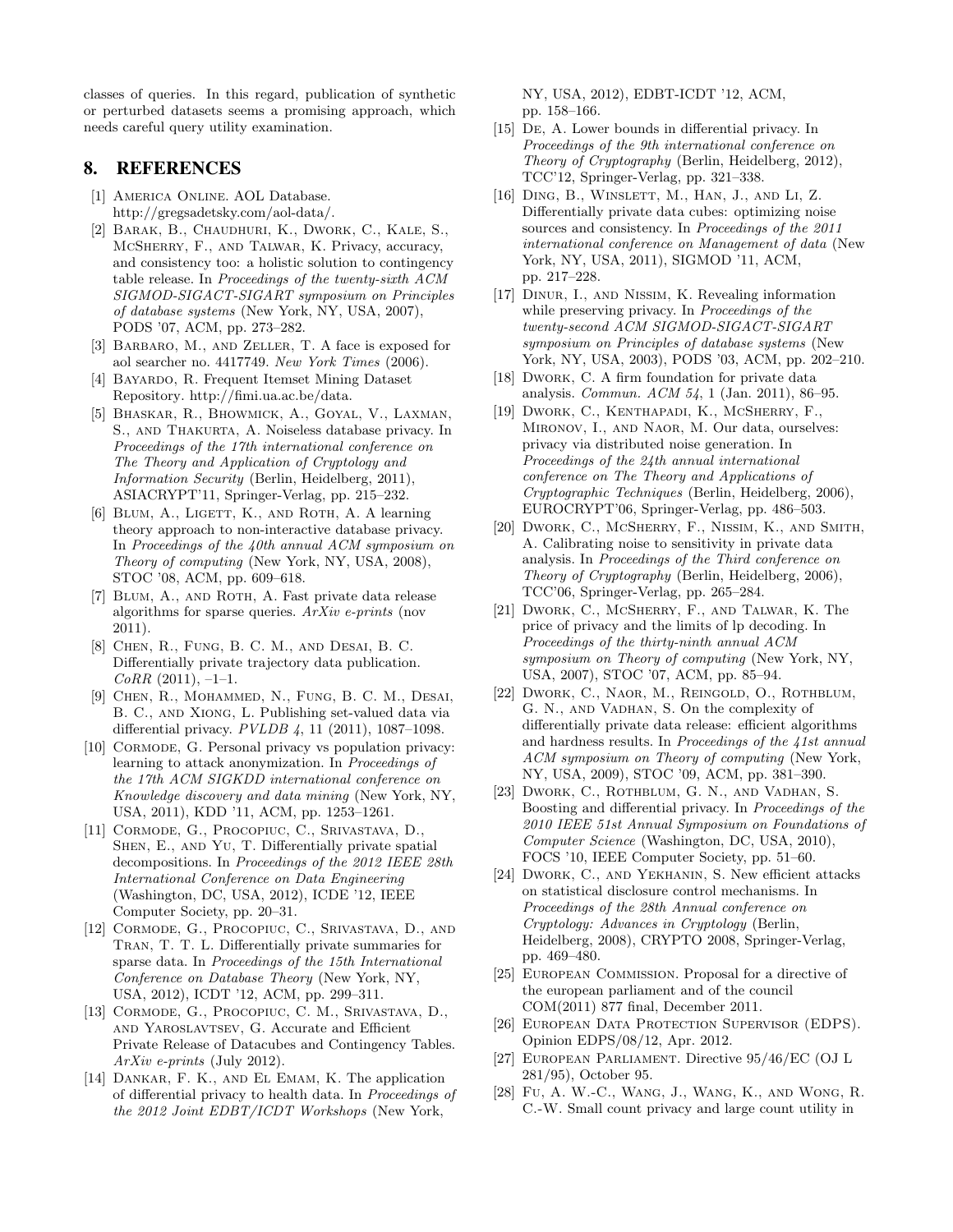data publishing. CoRR abs/1202.3253 (2012).

- [29] Ghosh, A., Roughgarden, T., and Sundararajan, M. Universally utility-maximizing privacy mechanisms. In Proceedings of the 41st annual ACM symposium on Theory of computing (New York, NY, USA, 2009), STOC '09, ACM, pp. 351–360.
- [30] Gotz, M., Machanavajjhala, A., Wang, G., Xiao, X., and Gehrke, J. Publishing search logs: A comparative study of privacy guarantees. IEEE Trans. on Knowl. and Data Eng. 24, 3 (Mar. 2012), 520–532.
- [31] GUPTA, V., MIKLAU, G., AND POLYZOTIS, N. Private database synthesis for outsourced system evaluation. In Proceedings of the 5th Alberto Mendelzon International Workshop on Foundations of Data Management, Santiago, Chile, May 9-12, 2011 (2011).
- [32] HARDT, M., AND TALWAR, K. On the geometry of differential privacy. In Proceedings of the 42nd ACM symposium on Theory of computing (New York, NY, USA, 2010), STOC '10, ACM, pp. 705–714.
- [33] Hay, M., Rastogi, V., Miklau, G., and Suciu, D. Boosting the accuracy of differentially private histograms through consistency. Proc. VLDB Endow. 3 (September 2010), 1021–1032.
- [34] Hong, Y., Vaidya, J., Lu, H., and Wu, M. Differentially private search log sanitization with optimal output utility. In Proceedings of the 15th International Conference on Extending Database Technology (New York, NY, USA, 2012), EDBT '12, ACM, pp. 50–61.
- [35] Inan, A., Kantarcioglu, M., Ghinita, G., and BERTINO, E. Private record matching using differential privacy. In Proceedings of the 13th International Conference on Extending Database Technology (New York, NY, USA, 2010), EDBT '10, ACM, pp. 123–134.
- [36] KIFER, D. No free lunch in data privacy. Security 99, 17 (2011), 193–204.
- [37] Kohavi, R., and Becker, B. http://archive.ics.uci.edu/ml/datasets/Adult.
- [38] Korolova, A., Kenthapadi, K., Mishra, N., and Ntoulas, A. Releasing search queries and clicks privately. In Proceedings of the 18th international conference on World wide web (New York, NY, USA, 2009), WWW '09, ACM, pp. 171–180.
- [39] LEE, J., AND CLIFTON, C. How much is enough? choosing  $\epsilon$  for differential privacy. In *Proceedings of* the 14th international conference on Information security (Berlin, Heidelberg, 2011), ISC'11, Springer-Verlag, pp. 325–340.
- [40] Li, C., Hay, M., Rastogi, V., Miklau, G., and McGregor, A. Optimizing linear counting queries under differential privacy. In Proceedings of the twenty-ninth ACM SIGMOD-SIGACT-SIGART symposium on Principles of database systems (New York, NY, USA, 2010), PODS '10, ACM, pp. 123–134.
- [41] Li, C., AND MIKLAU, G. An adaptive mechanism for accurate query answering under differential privacy. Proc. VLDB Endow. 5, 6 (Feb. 2012), 514-525.
- [42] Li, N., Li, T., and Venkatasubramanian, S. t-closeness: Privacy beyond k-anonymity and l-diversity. In  $In~ICDE~(2007)$ .
- [43] LI, N., QARDAJI, W., SU, D., AND CAO, J. Privbasis: frequent itemset mining with differential privacy. Proc.

VLDB Endow. 5, 11 (July 2012), 1340–1351.

- [44] LI, Y. D., ZHANG, Z., WINSLETT, M., AND YANG, Y. Compressive mechanism: utilizing sparse representation in differential privacy. In Proceedings of the 10th annual ACM workshop on Privacy in the electronic society (New York, NY, USA, 2011), WPES '11, ACM, pp. 177–182.
- [45] MACHANAVAJJHALA, A., KIFER, D., ABOWD, J. M., Gehrke, J., and Vilhuber, L. Privacy: Theory meets practice on the map. In *ICDE'08* (2008), pp. 277–286.
- [46] MACHANAVAJJHALA, A., KIFER, D., GEHRKE, J., and Venkitasubramaniam, M. L-diversity: Privacy beyond k-anonymity. ACM Trans. Knowl. Discov. Data 1 (March 2007).
- [47] McKINSEY GLOBAL INSTITUTE. Big data: The next frontier for innovation, competition, and productivity, 2011.
- [48] MCSHERRY, F. Privacy integrated queries: an extensible platform for privacy-preserving data analysis. Commun. ACM 53 (Sept. 2010), 89–97.
- [49] McSherry, F., and Talwar, K. Mechanism design via differential privacy. In Proceedings of the 48th Annual IEEE Symposium on Foundations of Computer Science (Washington, DC, USA, 2007), FOCS '07, IEEE Computer Society, pp. 94–103.
- [50] MICROSOFT. http://archive.ics.uci.edu/ml/datasets/ MSNBC.com+Anonymous+Web+Data.
- [51] Minnesota Population Center (MPC). http://www.ipums.org.
- [52] Narayanan, A., and Shmatikov, V. Robust de-anonymization of large sparse datasets. In Proceedings of the 2008 IEEE Symposium on Security and Privacy (Washington, DC, USA, 2008), IEEE Computer Society, pp. 111–125.
- [53] O'Hara, K. Transparent government, not transparent citizens: A report on privacy and transparency for the cabinet office, Sept. 2011.
- [54] SOCIETE DE TRANSPORT DE MONTREAL. http://www.stm.info.
- [55] Sweeney, n. k-anonymity: a model for protecting privacy. Int. J. Uncertain. Fuzziness Knowl.-Based Syst. 10 (October 2002), 557–570.
- [56] UK Cabinet office. Making open data real: A public consultation, 2011.
- [57] UK OFFICE FOR NATIONAL STATISTICS. Evaluating a statistical disclosure control (sdc) strategy for 2011 census outputs, 2011.
- [58] US Census Bureau. US Census Bureau, http://lehdmap.did.census.gov/.
- [59] Xiao, X., Wang, G., and Gehrke, J. Differential privacy via wavelet transforms. IEEE Trans. on Knowl. and Data Eng. 23, 8 (Aug. 2011), 1200–1214.
- [60] XIAO, Y., XIONG, L., AND YUAN, C. Differentially private data release through multidimensional partitioning. In Proceedings of the 7th VLDB conference on Secure data management (Berlin, Heidelberg, 2010), SDM'10, Springer-Verlag, pp. 150–168.
- [61] Xiong, L., and Gardner, J. HIDE. http://www.mathcs.emory.edu/hide/index.html.